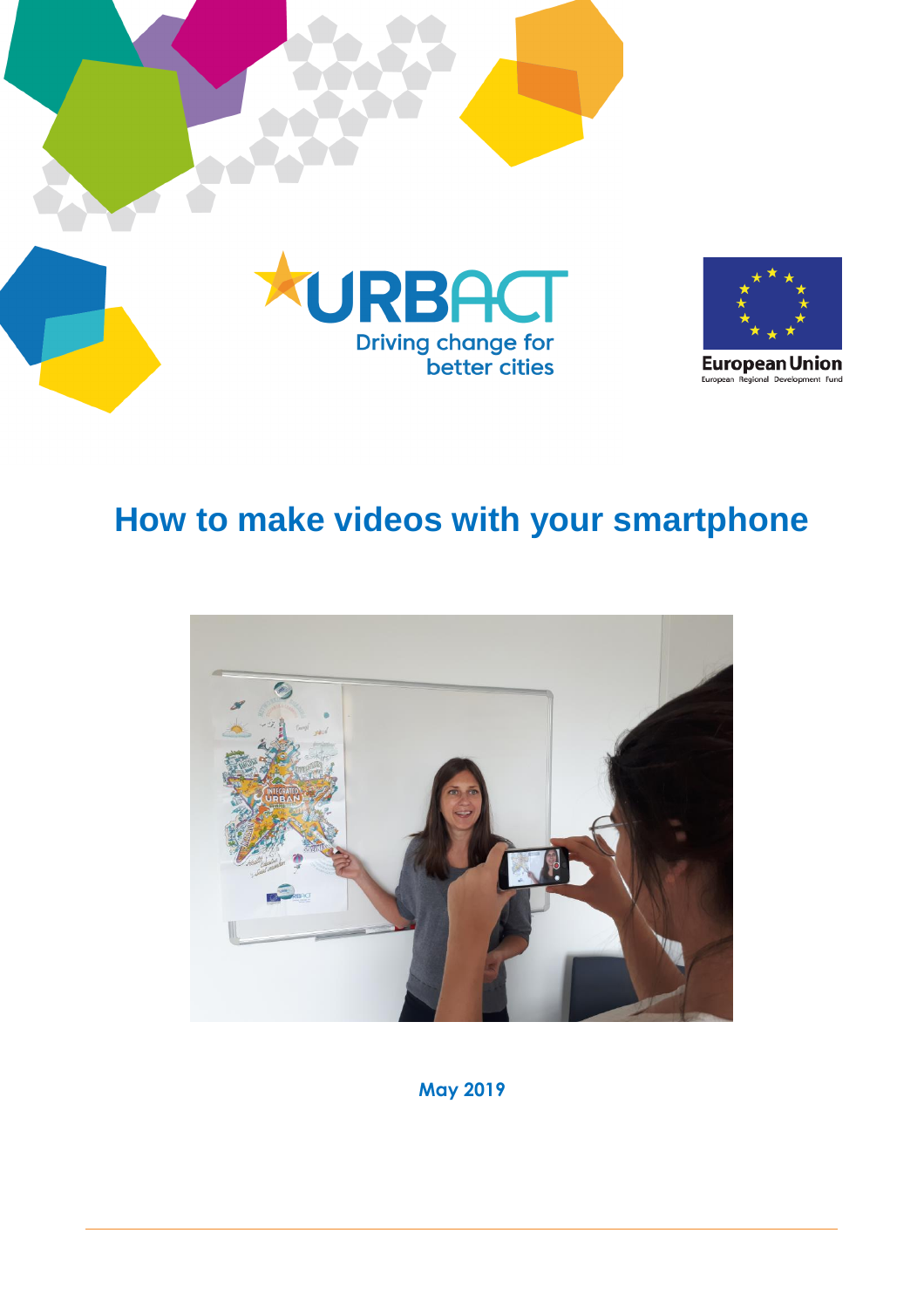



**European Union** European Regional Development Fund

| Subject :         | How to make videos with your smartphone                                         |
|-------------------|---------------------------------------------------------------------------------|
| <b>Author:</b>    | Robert van Tellingen, Character media<br>Jenny Koutsomarkou, URBACT Secretariat |
| <b>Recipient:</b> | <b>URBACT</b> beneficiaries and stakeholders                                    |
| Date:             | 20/05/2019                                                                      |

**This guide was prepared by Robert van Tellingen, Director of Character Media, with the help of the URBACT Secretariat.**

**The objective is to help URBACT beneficiaries and stakeholders in their efforts to better capture and share their work, knowledge and practices in videos.**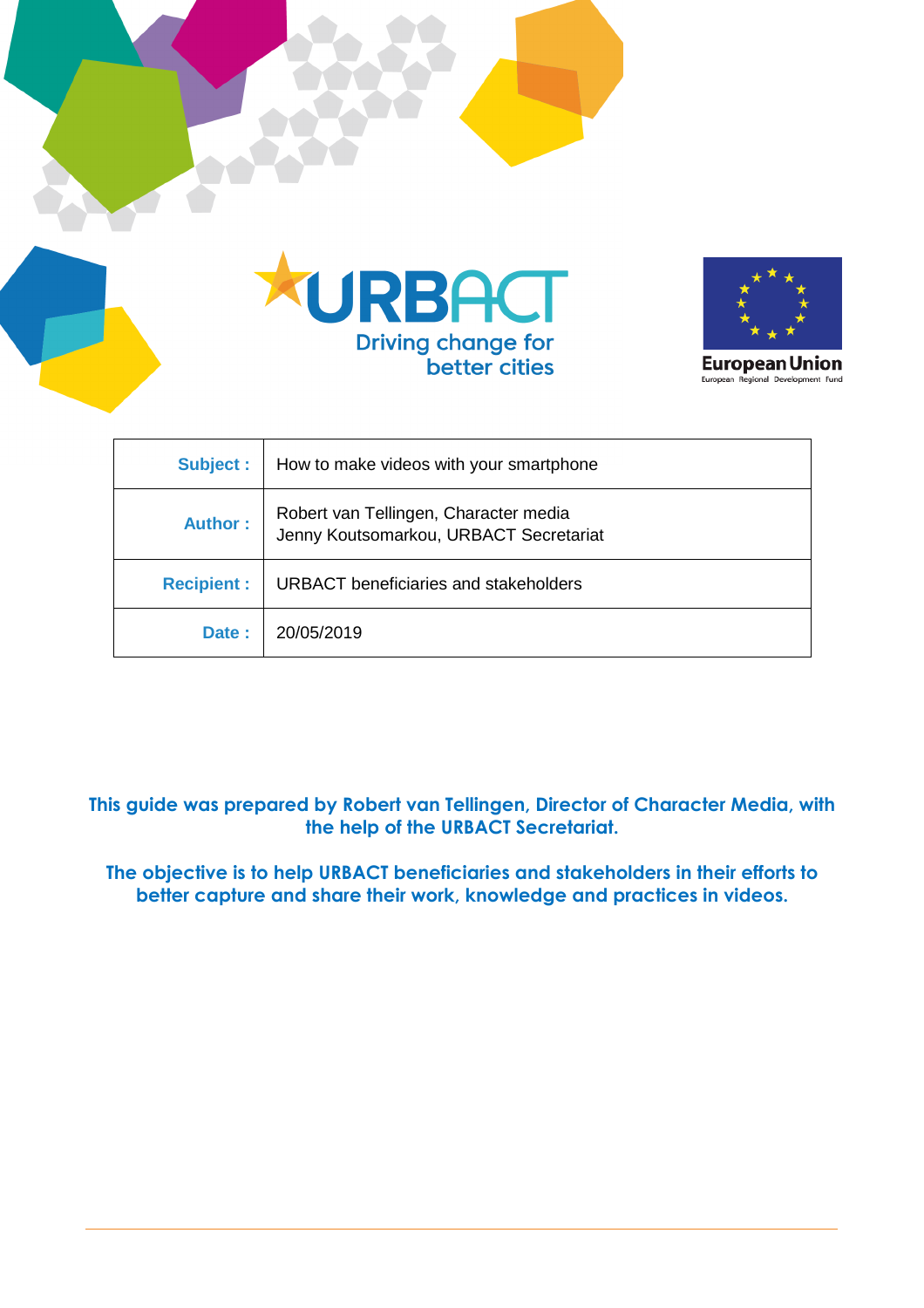# **CONTENT TABLE**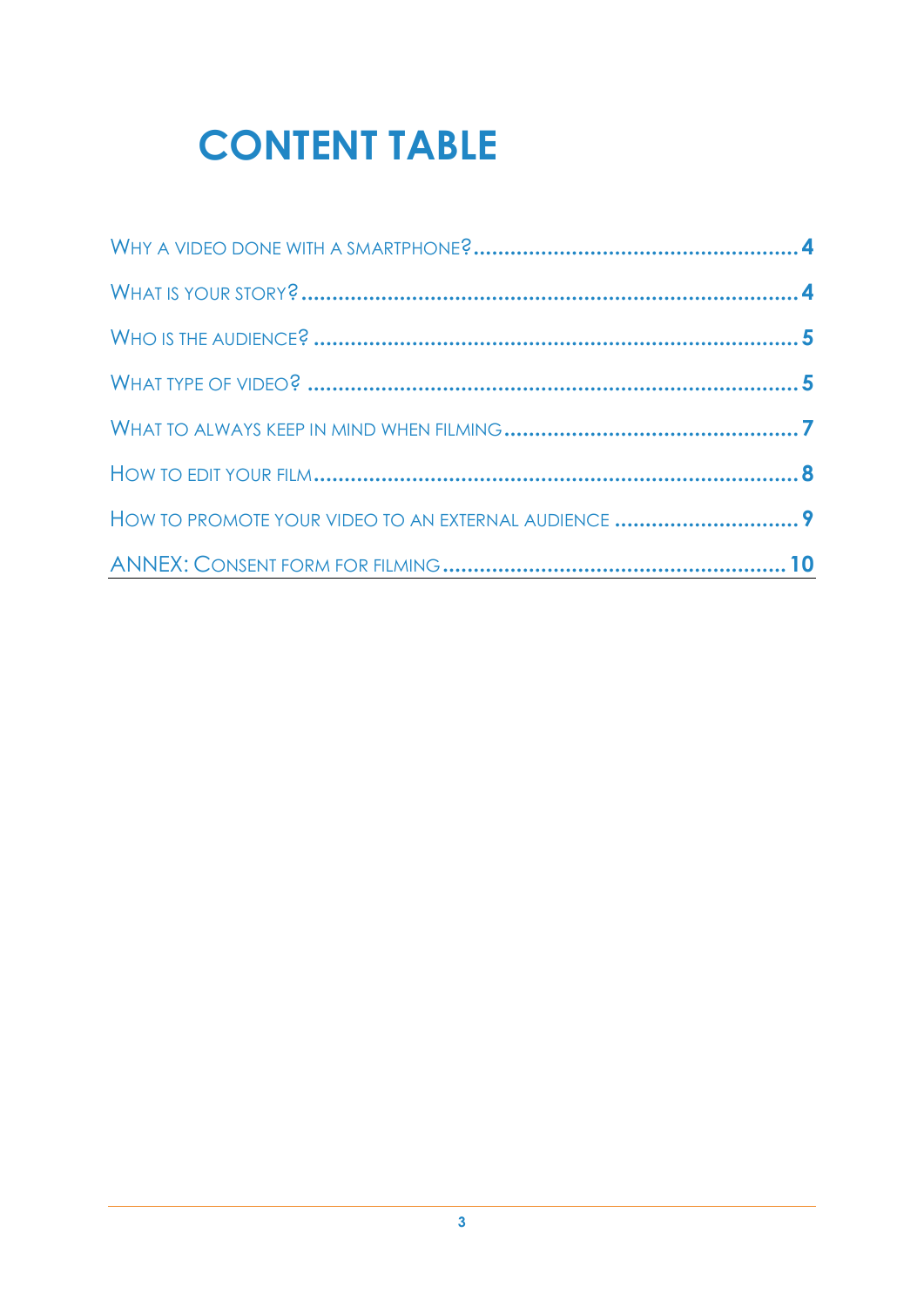## **1. Why a video done with a smartphone?**

90% of the information our brain consumes is visual. A video is a good alternative to notes, powerpoints, and other written materials. Using your phone for filming might have its perks and drawbacks as follows:



## **2. What is your story?**

Before you start a video define a story to tell. Content is the most important element in a video. To be sure you have a story define it in a sentence. If you can't, try harder.

In addition, ask yourself: "Why would anybody be interested in watching this video?"

Test your story to a colleague and ask for feedback before filming.

Once you have your story, you face a big challenge: How to make a video that touches people?

> "People will forget what you said. People will forget what you did. But people will never forget how you made them feel." Maya Angelou

> > ֘֒

The audience has to be connected to your story. The more people are connected with your story, the higher are the chances your video will be viewed until the end. To connect with your audience add emotion to your message. Make the audience laugh, cry, be angry or proud. But remember: being funny is not always easy and you have to be a bit lucky to catch something really emotional on camera.

If your story presents a challenge or a problem, try to find a positive angle or perspective to show. People share positive content much more than negative content.

Finally, remember that a short story should be focused. It cannot always cover the complexity of a project. You need to make some choices about what you will present in your video.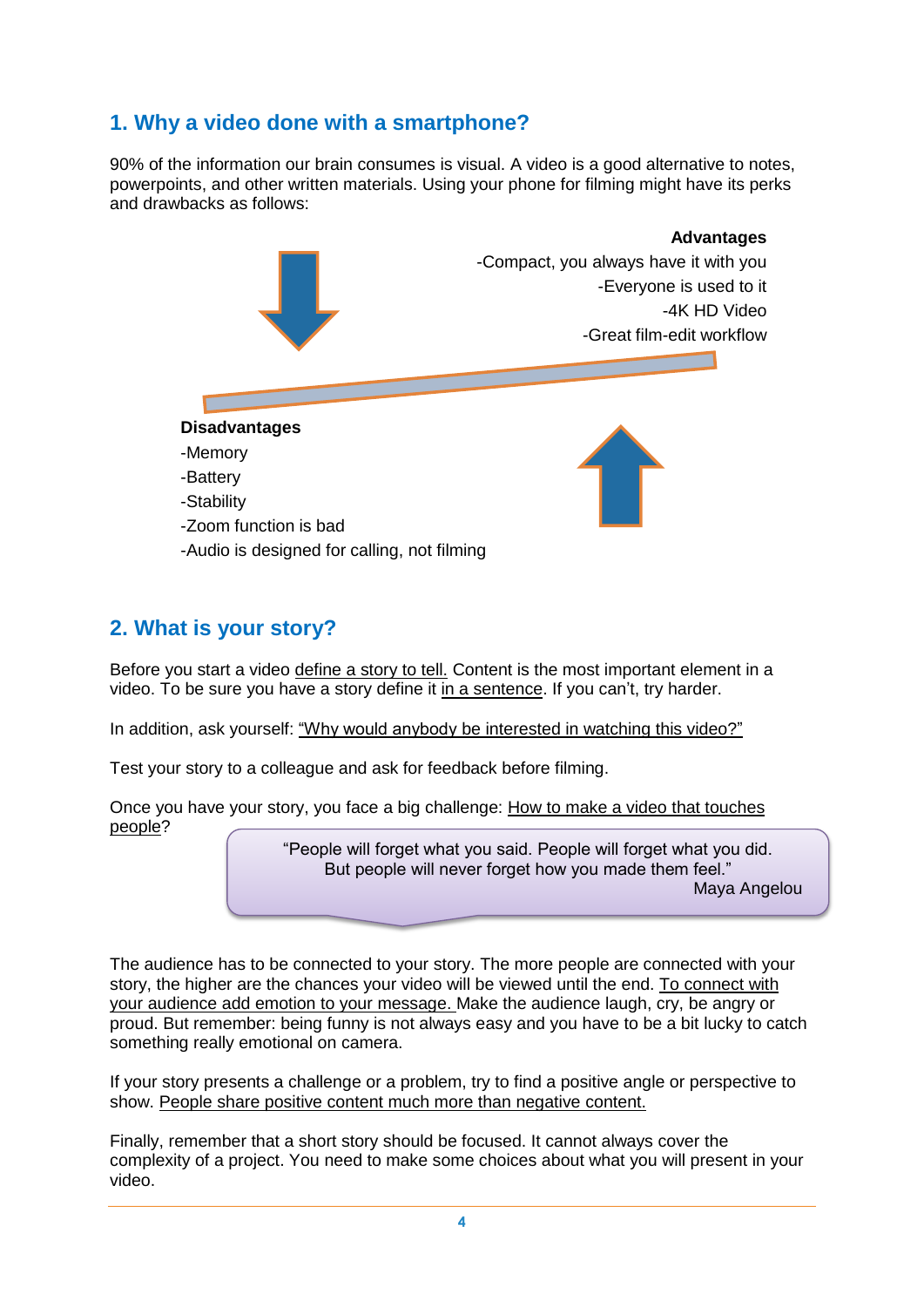## **3 Who is the audience?**

Once you have your story, ask yourself: with whom you want to share it and why?

Who are the people interested in your story? Do they know you or the topic you deal with? Depending on the answer, you can distinguish your audience between internal and external as follows.

The language, style and platforms you will be using are primordial in catching their attention from the beginning until the end of the video.

#### **Internal versus External**

| <b>Internal audience</b>                                                                | <b>External audience</b>                                                                                             |  |  |
|-----------------------------------------------------------------------------------------|----------------------------------------------------------------------------------------------------------------------|--|--|
| People of your network/city/Local Group<br>who know URBACT and its jargon (ULG,<br>etc) | Any kind of cities, people who don't know<br>URBACT, its jargon & acronyms but are<br>interested in your story/topic |  |  |
| Not to share on social media, network page                                              | Give context, explain                                                                                                |  |  |
|                                                                                         | Avoid acronyms and jargon<br>(i.e. ULG, transfer network, etc)                                                       |  |  |
|                                                                                         | Share on network/NUP webpage and social<br>media                                                                     |  |  |

## **4 What type of video?**

You can always be inspired by popular video categories available on the Internet, but for your URBACT story some suitable types are an interview, a vlog or an animation. These types can be mixed to achieve a more [complete](https://www.youtube.com/watch?v=74Q7KEnnFiU&feature=youtu.be) result.

#### **Interview:**

As an URBACT stakeholder you might want to present your and your colleagues' work as a result of an URBACT network. The interview, besides showing a real face behind a long-lasting work, should better include shots of the result of this work. An interview of one or more people on a specific topic can also be called vox-pops (the voice of people).

Some tips before and during the interview:

#### **Popular video categories**

- 1. Music clips
- 2. Product review
- 3. Vlogs
- 4. Gaming Videos
- 5. How-To Videos
- 6. Favorites/Best Of Videos
- 9. Educational Videos
- 10. Comedy/Skit Videos
- 11. Top X list
- $\checkmark$  Prepare your own question list. Think about the desired answers you need in your story. During the interview, it happens that people start talking about something that may be interesting, but is not on your list. Try to be flexible, be open for what he/she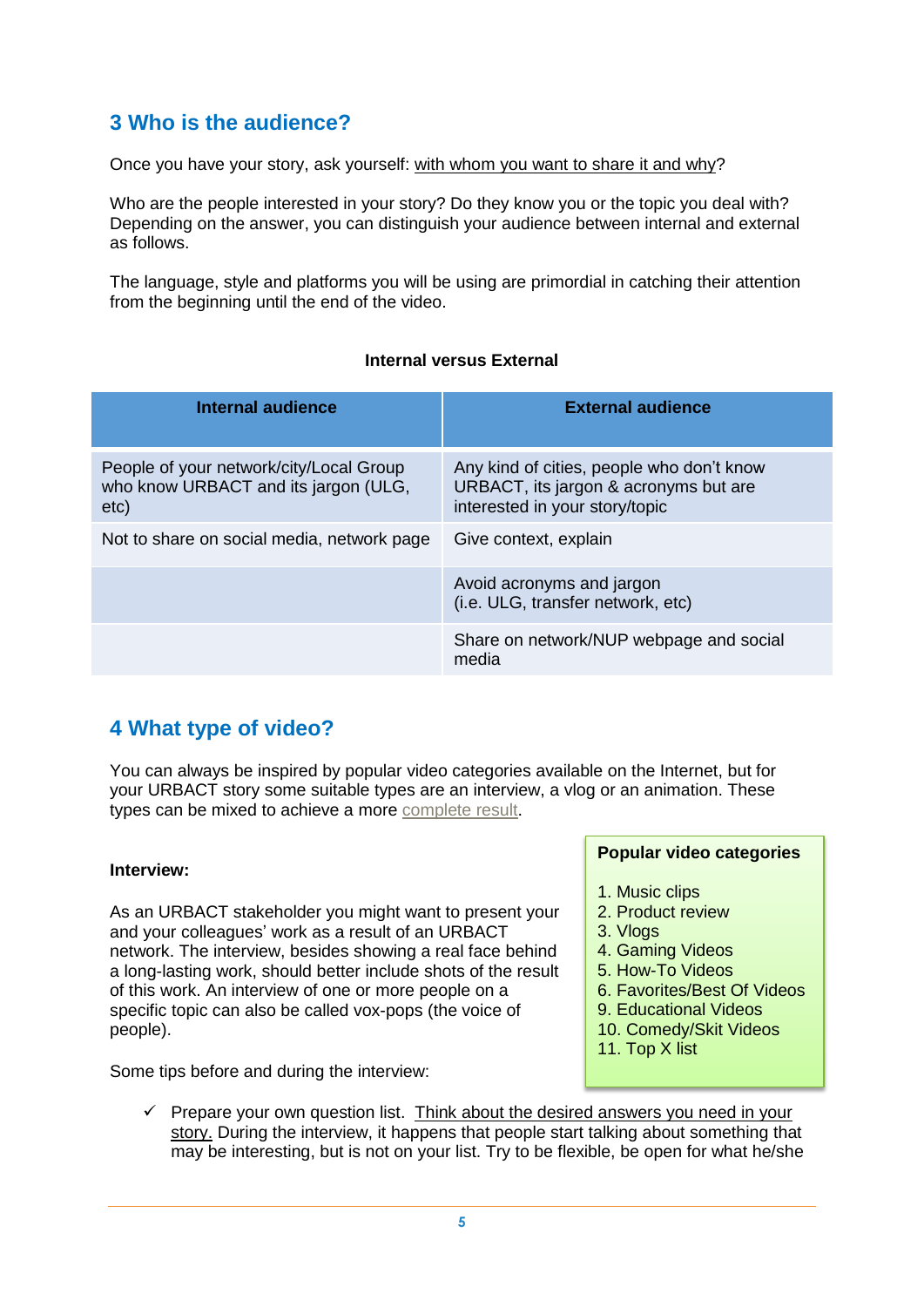says and then return to your question list.

- $\checkmark$  During the interview, your question is not important, the answer is. Use questions that lead to answers you can use in your video. Connecting questions or phrases, like why?... because… please continue… What happened next?... What was the result?, will help you get more out of your interview.
- $\checkmark$  If the story has different angles to present, make chapters and group your questions under each chapter (i.e. participatory approach: who was involved in the project? Integrated approach: does the project cover economic, social, environmental aspects? Results: what did you achieve? How does the local population benefit from the project?).
- $\checkmark$  Think about what shots will support your story.
- $\checkmark$  Make sure you are at the right spot.
- $\checkmark$  The background is part of the story. If the interview speaks about work in progress in the city, take some shots of the construction works.
- $\checkmark$  The light source should face the interviewee.
- $\checkmark$  Try a silent environment, with good audio ambience.
- $\checkmark$  Audio is very important. If you can, use a microphone, otherwise record from a 1 meter distance only from the person who is being interviewed.
- $\checkmark$  Ask the interviewees to sign a consent form for filming them and for disseminating the video (see an example of a consent form in the annex).

See example of a vox-pop [here.](https://www.youtube.com/watch?v=ASOg7iANheo&feature=youtu.be)

**Vlog:** This is the shortcut name for a video blog, a video usually personal and self-made. The main goal of a vlog is to communicate with a wide audience on a personal level. It records a person's life or an individual explaining a certain topic. A vlog can be both instructional and entertaining. See a viral example by the famous vlogger Kasey Neistat [here.](https://www.youtube.com/watch?v=jG7dSXcfVqE)

**Animation:** Technically, animation is more a style of video than a type of video. Animated videos have the power to leave viewers in a reflection mode or a feel-good frame of mind. Animated videos are perfect to explain complex terms and meanings. Animations can be done with the help of a smartphone but a professional help is often necessary. Some good URBACT examples of animations include:

RetaiLink: [The evolution of retail](https://www.youtube.com/watch?v=8dMfXQvJpnw&t=)

[RetaiLink for Dummies,](https://www.youtube.com/watch?v=eSko1xJgtCY&t=39s) [Step 1: Put the consumer first,](https://www.youtube.com/watch?v=1mUec3ZY3Q0) [Step 2: The city is the packaging](https://www.youtube.com/watch?v=vvCC5oOlcUY) [Step 3: Reshape the urban space,](https://www.youtube.com/watch?v=_LObT08vC3A) [Step 4: Rethink regulation](https://www.youtube.com/watch?v=X6r236F57e8), Step 5: When walking is easy, [shopping is a pleasure,](https://www.youtube.com/watch?v=SJs4-a2Wpjs) [Step 6: A place is not a brand, it is an experience](https://www.youtube.com/watch?v=X-Tb-1wzfhQ)

Procure: [How we spend money can make a difference?](https://www.youtube.com/watch?v=Vx4mXbBSsus)

REFILL: [Temporary use for dummies](https://www.youtube.com/watch?v=Z8L2rOccJsU)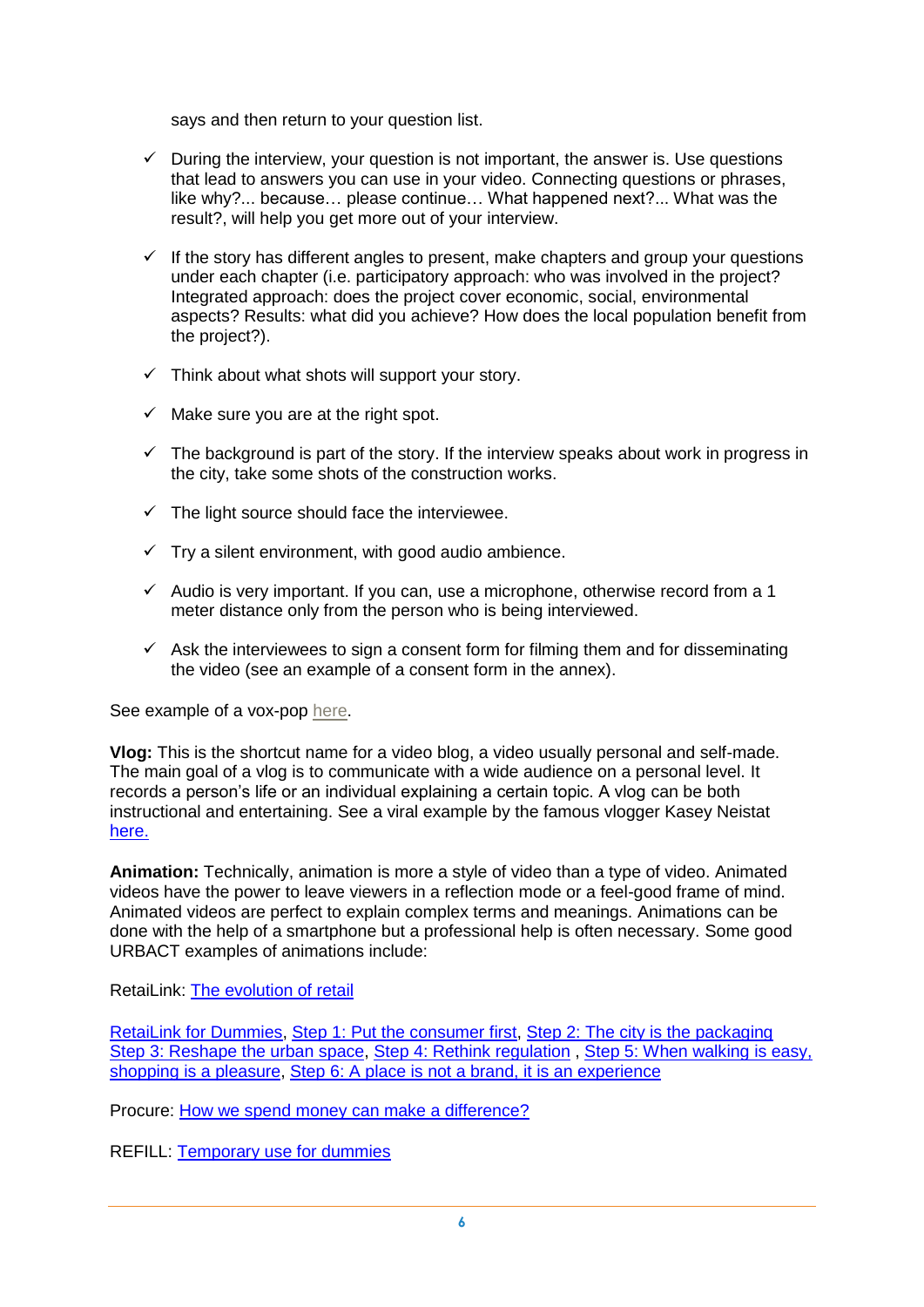## **5. What to always keep in mind when filming**

**-Horizontal filming only!** All the supports, TV, computer screen, are horizontal. The video should therefore be horizontal. Even on our mobiles, when we put a video on full screen we watch it horizontally. If you are not yet convinced watch this [video.](https://www.youtube.com/watch?v=f2picMQC-9E)

**-Working with light:** Make your subject faces the light source. Upper and lower light is ugly. If you don't have a choice, move closer to the subject.

**-Working with audio:** Get rid of background noise as much as possible. If this is impossible, look for a better location. If this is impossible, show the source of the audio or the noise (i.e.construction work related to your story). If this is impossible, don't film  $\odot$ 

**-Make steady shots**

**-Slow movements**

**-Different frames: wide, medium, close**

**-Vary between "bird" and "frog" perspectives** to give more or less importance to your subject according to your context.

#### **-One shot at a time**



**-Activate airplane mode while you're filming.** You do not want to receive a call that will interrupt your shot or interview.

**-Make it short:** 4 minutes max. A vox-pop should not last more than 1 minute.

**-Include English subtitles when necessary**, even if the video is in English

**-URBACT and ERDF logos:** if the story is produced in the framework of URBACT then add the URBACT and ERDF logos at the beginning and/or at the end of the video.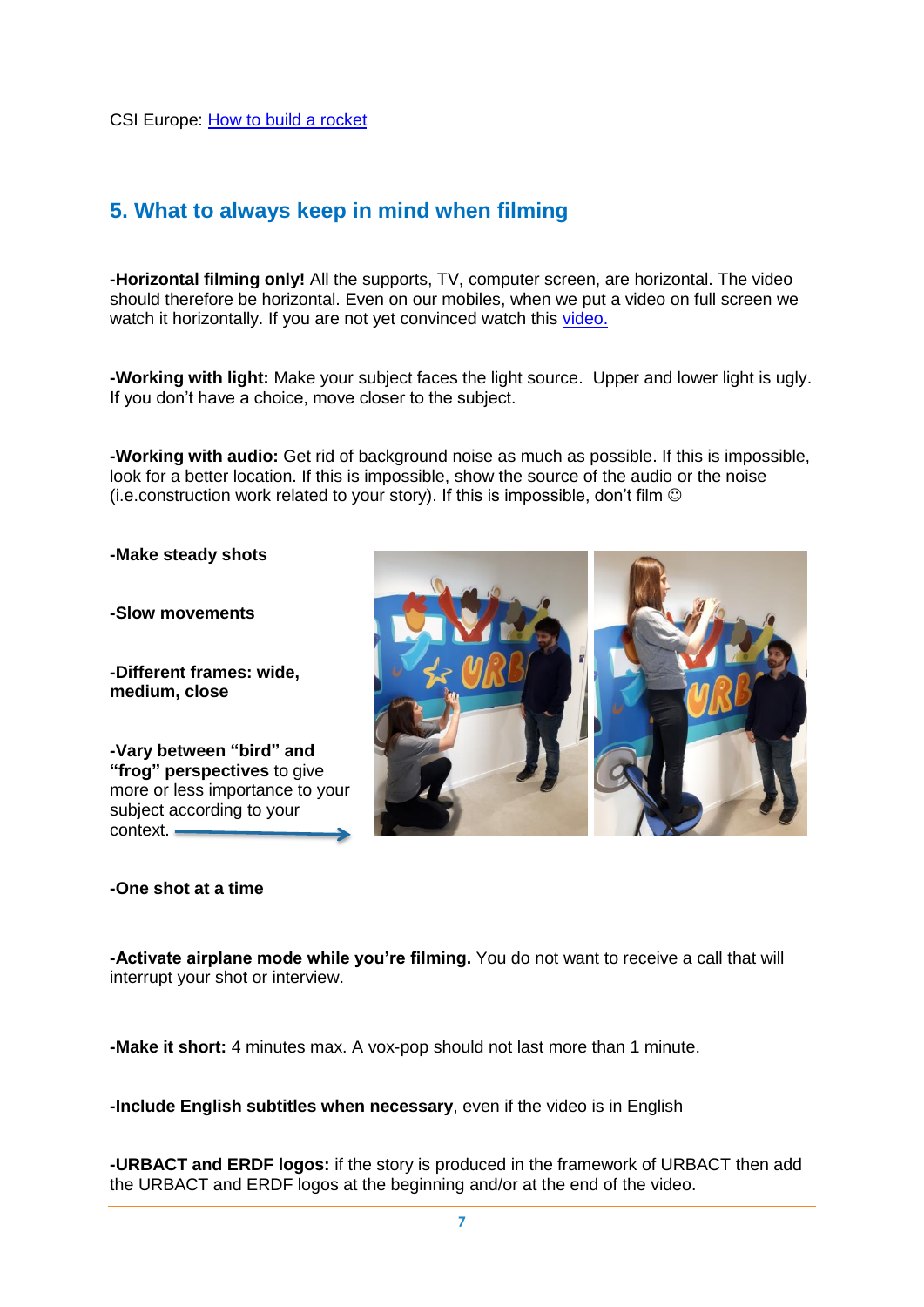## **6. How to edit your film**

When filming it is better to have many shots in different videos than just one shot that tries to show everything. As soon as you have finished filming check your footage and think how you will put your story together.

#### Remember that:

- $\checkmark$  The most striking scene, quote or image that is most relevant for your story, should be at the beginning of the video.
- $\checkmark$  Missing content can be solved with a title or voice over.
- $\checkmark$  Don't use a special effect because it is a cool effect. You must have a reason.
- $\checkmark$  The story is the most important element. Technique should support the story.



|                               | Mobile edit app | <b>Computer</b><br>edit | <b>Free software</b> | <b>Paid software</b> |
|-------------------------------|-----------------|-------------------------|----------------------|----------------------|
| Kinemaster <sup>1</sup>       |                 |                         |                      |                      |
| l movie <sup>2</sup>          |                 |                         |                      |                      |
| <b>Powerdirector</b>          |                 |                         |                      |                      |
| Adobe premiere <sup>3</sup>   |                 |                         |                      |                      |
| Da Vinci Resolve <sup>4</sup> |                 |                         |                      |                      |
| Hitfilm4express <sup>5</sup>  |                 |                         |                      |                      |

#### **Recommended Editing Softwares**

<u>.</u>

 $1$  Free version has Kinemaster copyright whereas the paid one has no copyrights. Very user-friendly

*<sup>2</sup>* For IPhone only

*<sup>3</sup>* One of the most used programmes. Easy-to-learn and connected to other Adobe software, such as Photoshop, Audition, etc.

 $<sup>4</sup>$  Very good programme for a freeware. A bit more user-friendly than Adobe premiere.</sup>

 $<sup>5</sup>$  Recommended by Youtube artists. About the same design as Adobe Premiere.</sup>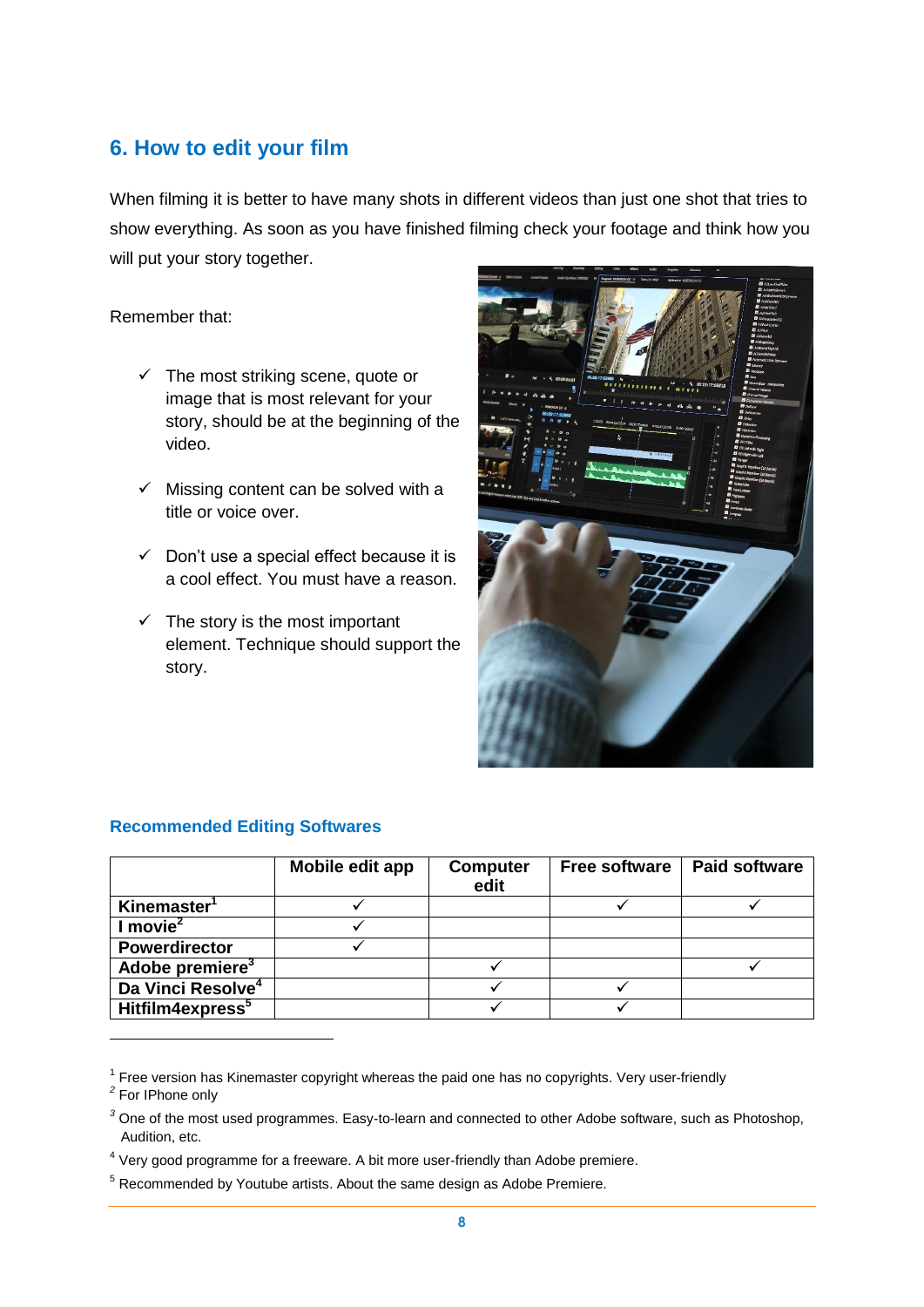## **7. How to promote your video to an external audience**

Once you have edited your video and it is ready to be shared, find a suitable platform like YouTube or DailyMotion to host it.

Then, share it widely through the following channels:

- -Your URBACT's network webpage
- -A National URBACT Point webpage
- -Your city's/network's newsletter
- -Your city's/network's social media (especially Facebook, Twitter, LinkedIn)
- -Targeted emails to the people you know they would be particularly interested in your videos

Videos become viral first because of the quality of the story or of the message, the connection it makes with the audience and the frequency/ways it has been promoted.

Before you share your video decide how you will measure its impact (number of views, number of times it was shared on social media etc).

Here are some viral videos from the video specialist Issa Shaker: [Follow the frog](https://www.youtube.com/watch?v=3iIkOi3srLo) [Batman](https://www.youtube.com/watch?v=PIKewZLeWU8) Batman [Most Shocking Second a Day Video](https://www.youtube.com/watch?v=RBQ-IoHfimQ)